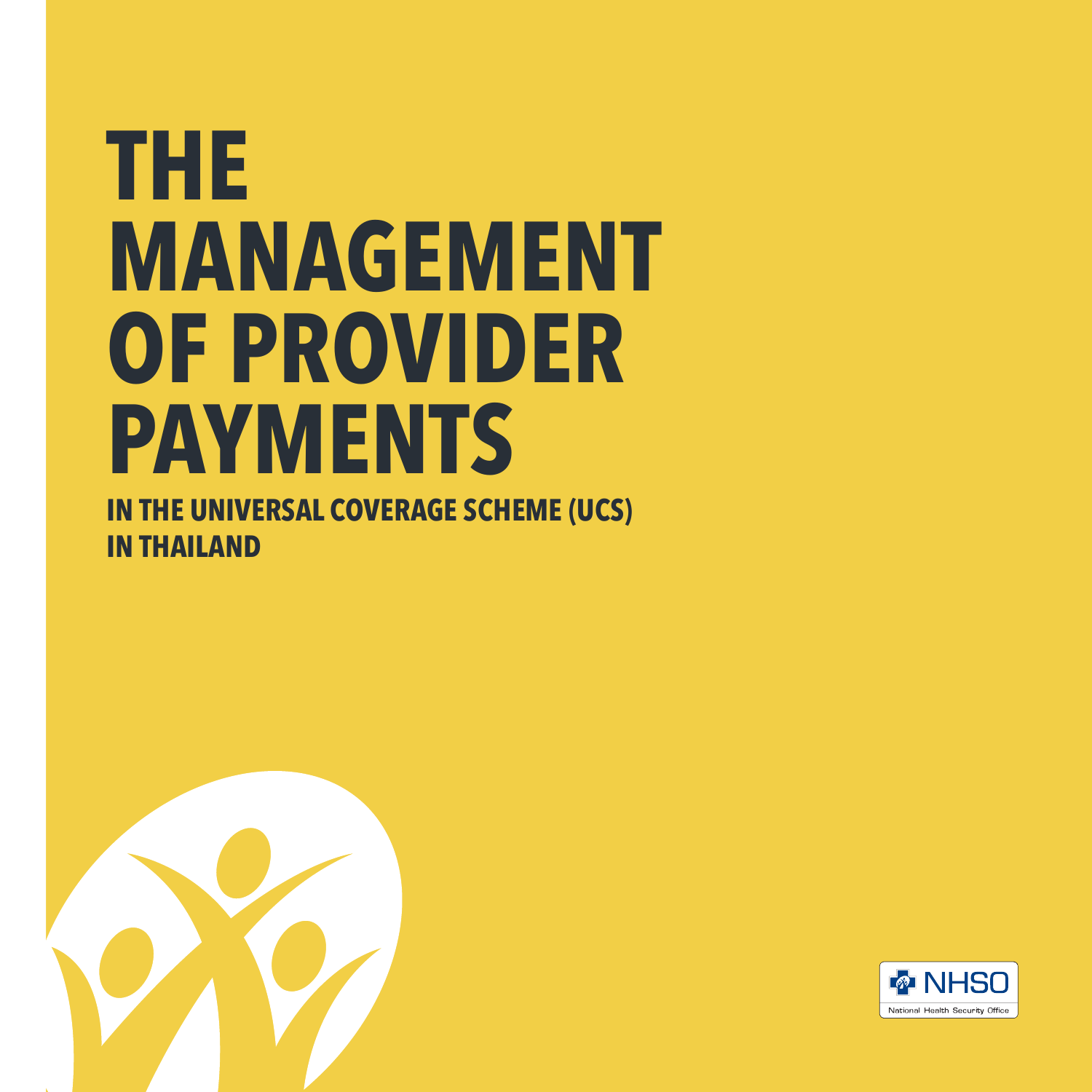# **PAYMENT MANAGEMENT UNDER UCS**

Thailand's Universal Coverage Scheme (UCS) covers approximately 48 million people and has over 10,000 health facilities registered to provide health services for the beneficiaries. The process of provider payments is an essential step in the national health insurance system. The National Health Security Office (NHSO) acts as a representative of its beneficiaries in purchasing services from health providers using government budget.

> The NHSO mainly administers health services payments in three ways: prospective payment using capitation; retrospective payment both in cash and in kind, and project-based payment.

**METHODS OF HEALTH SERVICES PAYMENTS OF THE NHSO**

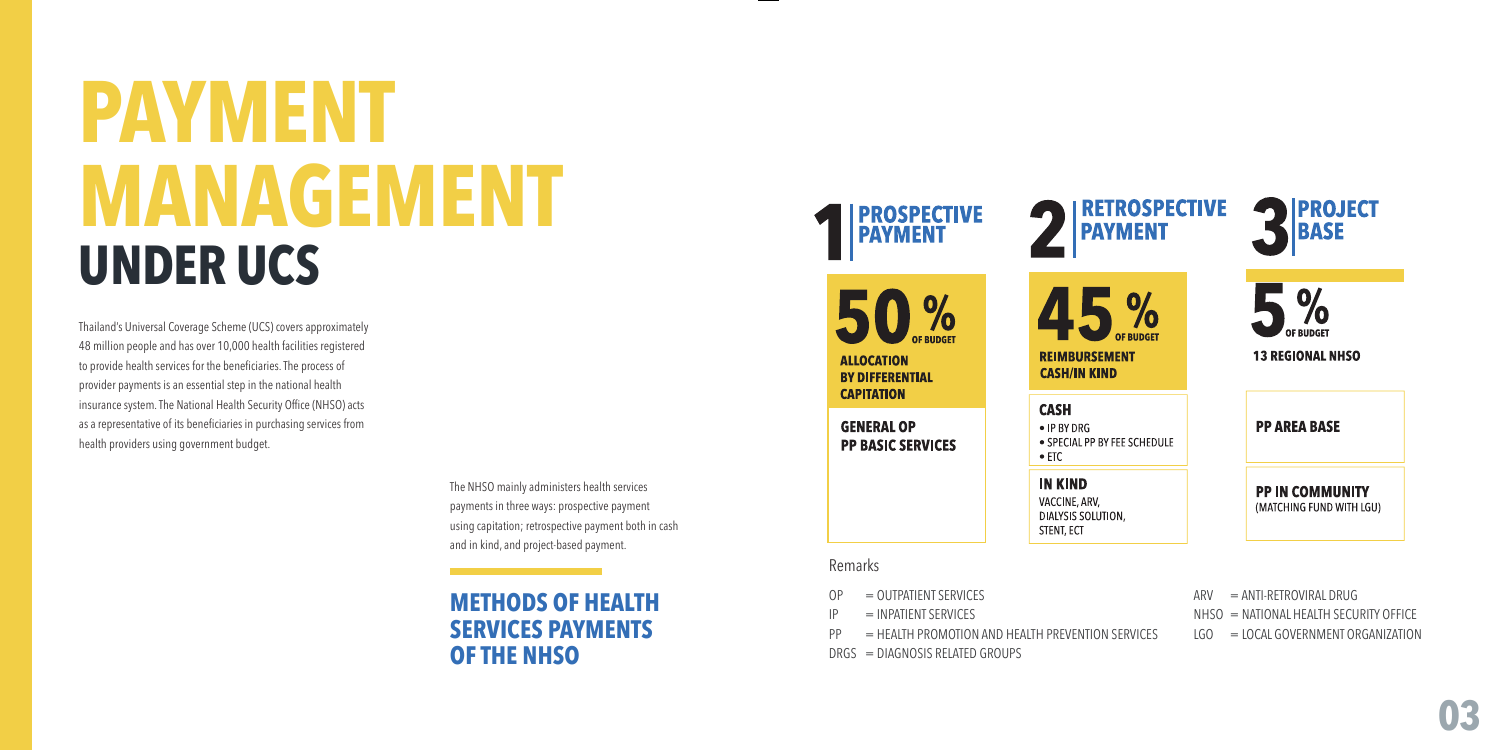### **KEY PAYMENT METHODS CATEGORIZED BY TYPES OF SERVICES**

| <b>SERVICES</b> | <b>PAYMENT</b>                                   | <b>INCENTIVES</b>                                                  |  |  |  |  |  |  |
|-----------------|--------------------------------------------------|--------------------------------------------------------------------|--|--|--|--|--|--|
| OI              | <b>DIFFERENTIAL</b>                              | • FEE SCHEDULE<br>(ADD-ON HIGH COST AND INSTRUMENT)                |  |  |  |  |  |  |
|                 | <b>CAPITATION</b>                                | • POINT SYSTEM UNDER GLOBAL BUDGET<br>(ACUTE DISEASE OR EMERGENCY) |  |  |  |  |  |  |
| UN              | <b>DIFFERENTIAL</b><br><b>CAPITATION</b>         | PAY FOR PERFORMANCE<br>(QUALITY AND OUTCOME FRAMEWORK; QOF)        |  |  |  |  |  |  |
|                 | <b>DIAGNOSIS RELATED GROUPS</b><br>(DRGS) SYSTEM | • FEE SCHEDULE<br>(ADD ON INSTRUMENT AND HEMODIALYSIS)             |  |  |  |  |  |  |

**WITH GLOBAL BUDGET** 

## **THE MANAGEMENT OF PROVIDER PAYMENTS IN NHSO**

The fund allocation and provider payment management are guided by the National Health Security Board (NHSB). The Board makes decisions on benefits package details and payment conditions and issues related regulations. These regulations will then be translated into annual NHSO fund management guidelines which aim to provide information about provider payment conditions in each year and ensure clear understanding across all contracted health providers.

. DISEASE MANAGEMENT INFORMATION SYSTEM **USING RELATIVE WEIGHT POINT** (DMIS)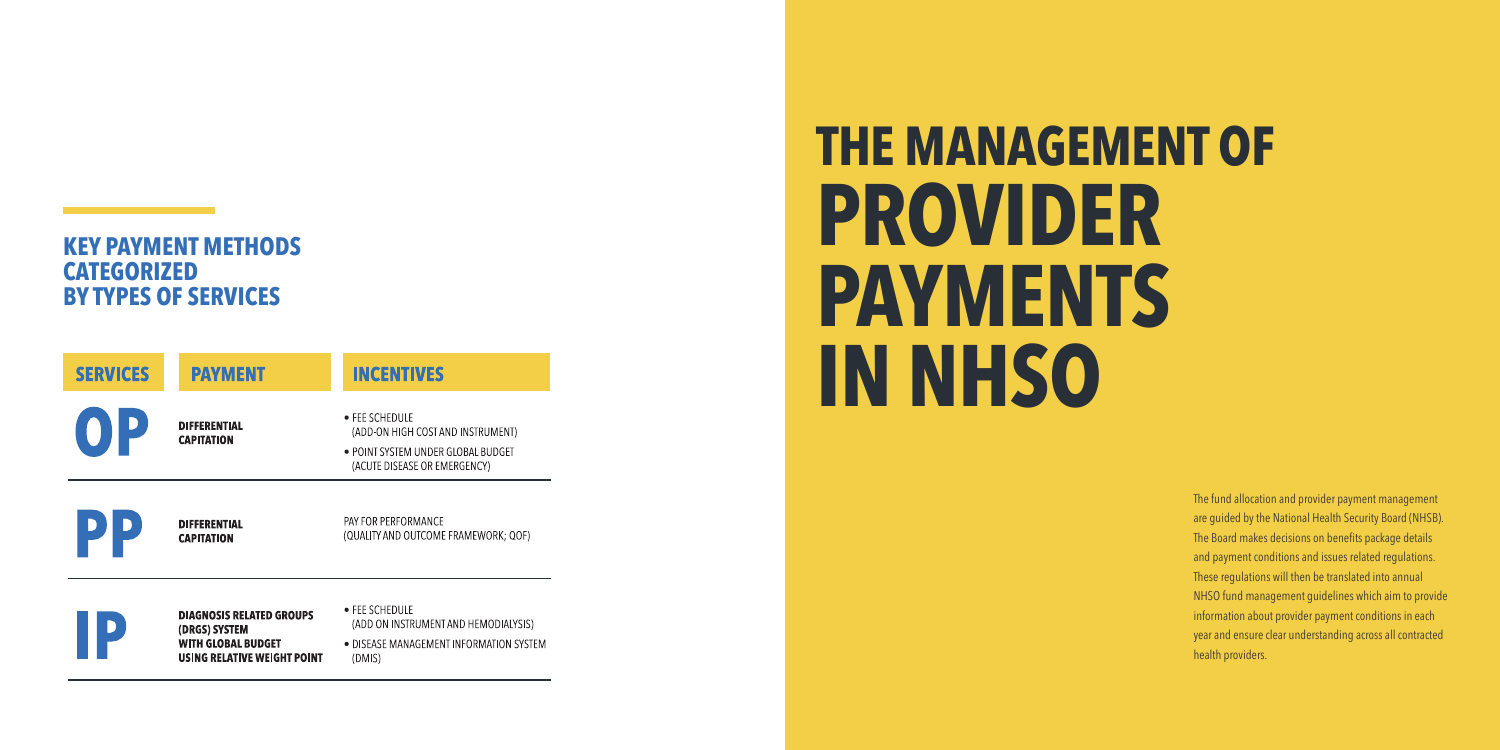### **KEY STEPS IN PROSPECTIVE PAYMENTS**



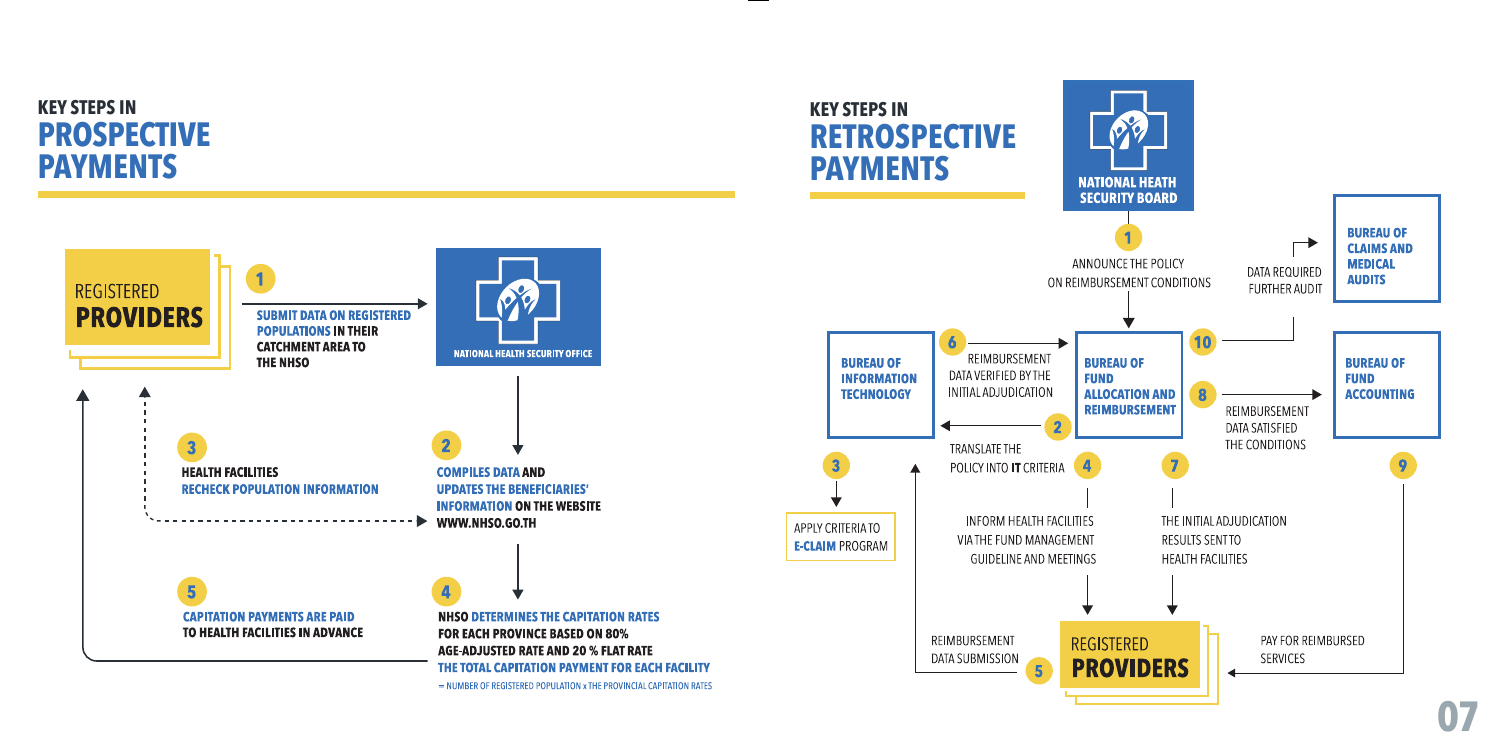### **PROJECT-BASED PAYMENT**

The project-based payment is a block-grant or installment payment to health facilities, local governments, or civil society organizations (CSOs) for some health programs aimed to address area-specific health challenges. Local governments are required to contribute based on specified contribution rates. The NHSO informs budget size for each area and delegates decision-making authority to related local committees to decide on fund allocation in accordance with NHSO regulations.



## **PRINCIPLE OF REIMBURSEMENT SYSTEM KEY**

The key guiding principle of the reimbursement system is to ensure "accurate, complete, timely" payments to health facilities.

**CORE STRUCTURE** 

**OF THE REIMBURSEMENT SYSTEM**

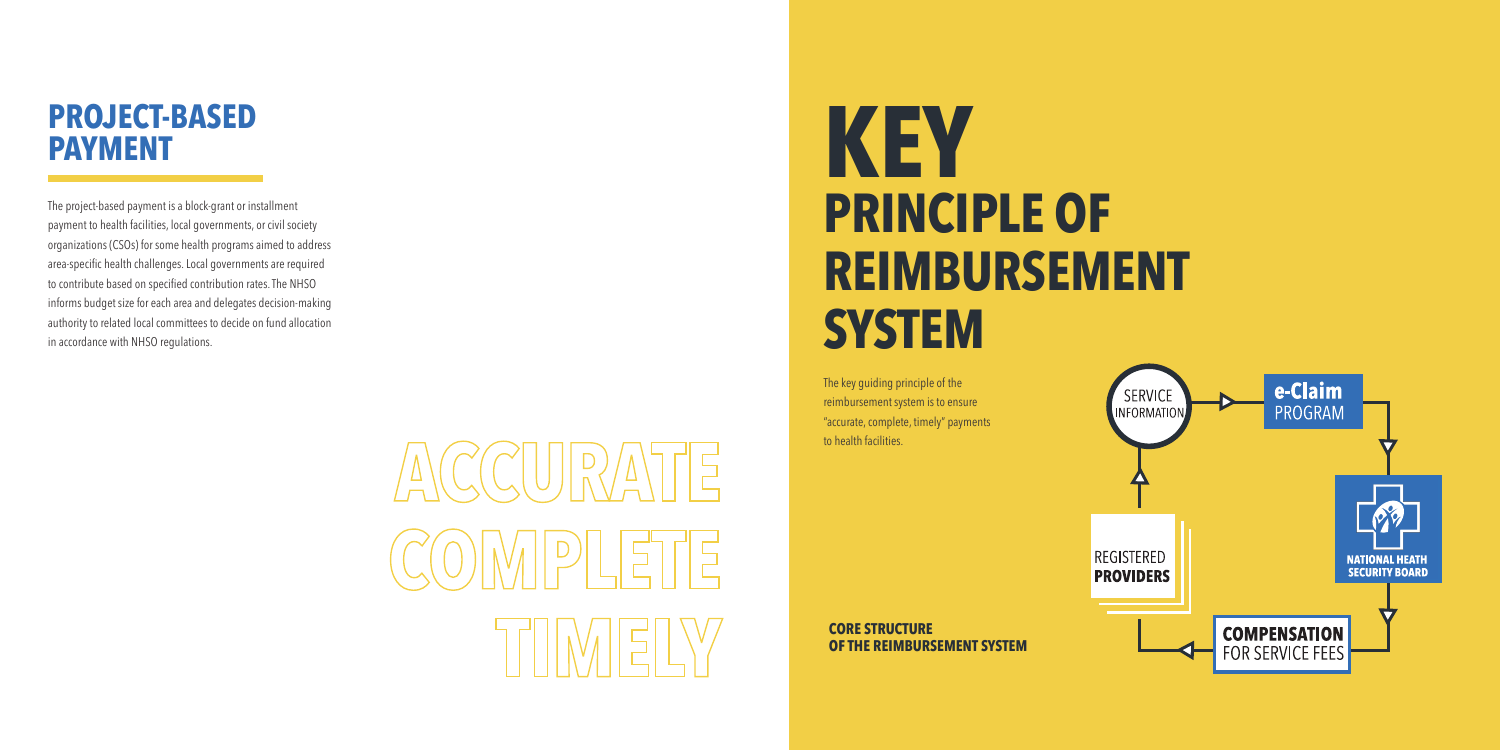### **HEALTH INFORMATION SYSTEM FOR HEALTH FACILITIES 1**

All health facilities submit a standard data set called 'the 43 files' which is individual health data of the people who utilize services at each health facility. The UCS uses the data from these 43 files for estimation of annual budgets, and also uses some of the data for service reimbursement.

In addition to the 43 files, the NHSO uses the following data for reimbursement purposes.

- WHO medical classification codes 'International Statistical Classification of Diseases and Related Health Problems 10<sup>th</sup> Revision Version for 2010' (ICD-10) and ICD-10TM (only codes included in Thai DRGs and Relative Weight Version 5)
- Procedural codes from 'the International Classification of Diseases 9<sup>th</sup> Revision Clinical Modification 2010 Classification of Procedures' (ICD-9CM version 2010)
- Drug catalogues of health facilities submitted to NHSO for calculating reimbursements
- Thai DRGs (version 5) to calculate the relative weight (RW) for in-patient services

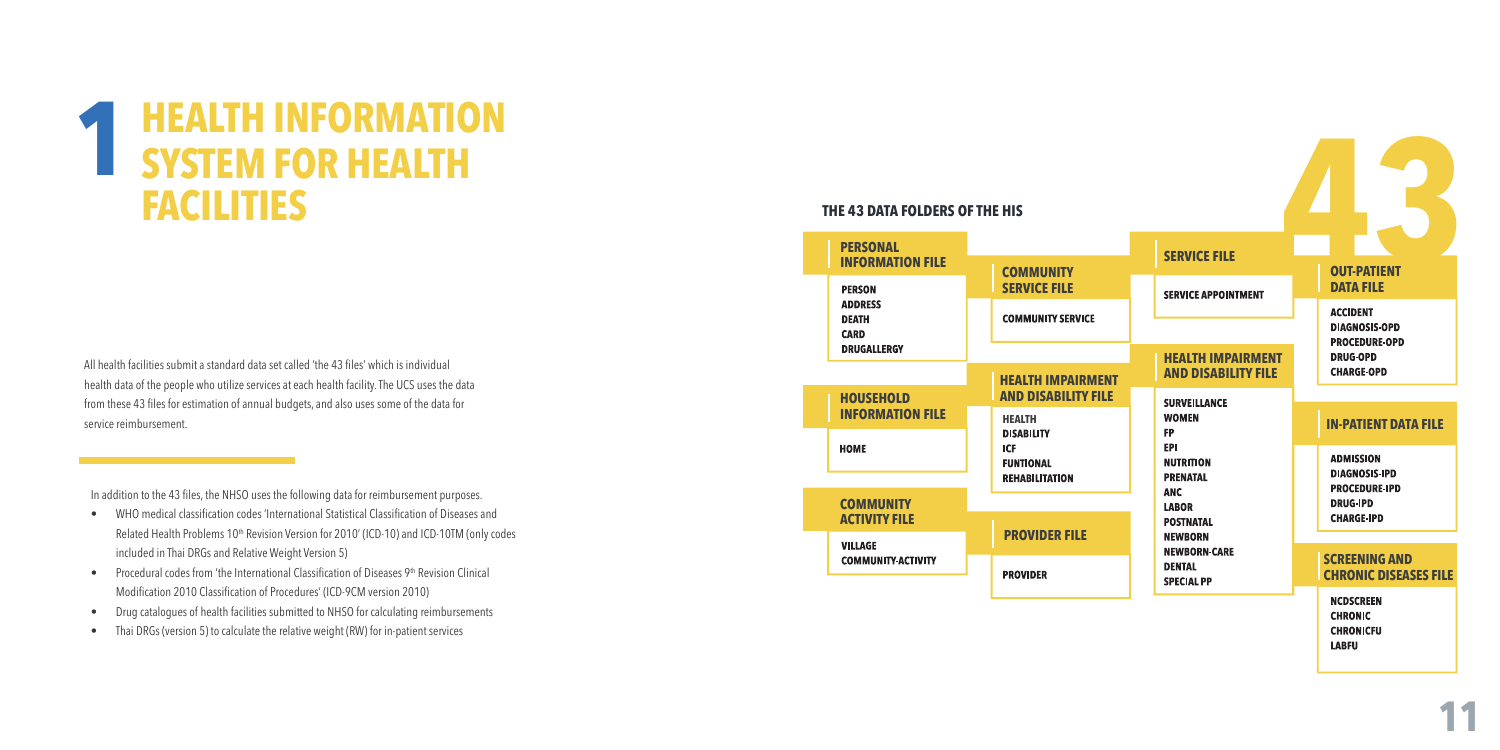### **PERSONNEL HANDLING HEALTH INFORMATION SUBMISSION 2**

The NHSO holds training for the personnel from health facilities who are responsible for data submission to ensure that they understand the structure and required components of health information and can appropriately handle data submission. In addition, the NHSO has provided necessary guidelines such as the Universal Coverage Scheme's fund management guidelines, guidelines for health service reimbursement, and the e-claim user's manual to support the data senders at health facilities. There are also multiple channels for communication between the data senders and the receivers, including a Call Center phone number and a web board.

### **ELECTRONIC PROGRAMS USED FOR HEALTH SERVICE REIMBURSEMENT**

### **PROGRAM**

e-CLA

**DMIS AND OTHER SPECIFIC DISEA** 



|     | • IN-PATIENT SERVICE (IP)<br>• OUT-PATIENT REFER CASES (OP REFER)<br>• HIGH-COST OUT-PATIENT SERVICES (OP HIGH COST)<br>• ACCIDENT & EMERGENCY OUT-PATIENT SERVICES (OPAE)<br>· SPECIFIC SERVICES (CENTRAL REIMBURSEMENT: CR) |
|-----|-------------------------------------------------------------------------------------------------------------------------------------------------------------------------------------------------------------------------------|
| SES | • HEMOPHILIA<br>$\bullet$ CLEET LIP & CLEET PALATE<br>· RENAL REPLACEMENT THERAPY (HD, CAPD, KT)<br>• CHRONIC OBSTRUCTIVE PULMONARY DISEASE (COPD)<br>• TB, HIV/AIDS<br>• DOWN SYNDROME<br>• THALASSEMIA                      |
|     | • CASES OF PATIENTS WITH EMERGENCY CRISIS<br>CASES OF ACCIDENTS AND EMERGENCIES AS SPECIFIED                                                                                                                                  |

IN ARTICLE 7 OF THE NATIONAL HEALTH SECURITY ACT

**TYPES OF HEALTH SERVICES** 

Source: Guidelines for health service reimbursement, Fiscal Year 2019



#### **EVOLUTION OF THE E-CLAIM COMPUTER PROGRAM**

| <b>REFERENCED</b><br>DATA | <b>NHSO</b>                                                          | <b>HOSPITAL</b><br><b>HEALTH OFFICE</b> |  |  |  |  |  |  |
|---------------------------|----------------------------------------------------------------------|-----------------------------------------|--|--|--|--|--|--|
| 2002                      | <b>OFFLINE PROGRAME</b>                                              | <b>PAPER BASE; HC/AE</b>                |  |  |  |  |  |  |
| 2004                      | <b>E-CLAIM IN 40 PILOT SITES</b>                                     |                                         |  |  |  |  |  |  |
| 2005-2007                 | <b>E-CLAIM (E-MAIL TECHNOLOGY)</b>                                   |                                         |  |  |  |  |  |  |
| <b>2008-NOW</b>           | <b>E-CLAIM (WEB BASED TECHNOLOGY)</b><br>WEB SERVICES AUTHENTICATION |                                         |  |  |  |  |  |  |
|                           | <b>SEAMLESS SYSTEM</b>                                               |                                         |  |  |  |  |  |  |
| <b>2013-NOW</b>           | <b>LOCAL GOVERNMENT ORGANIZATION(LGO) CLAIMS</b>                     |                                         |  |  |  |  |  |  |

The e-Claim program is a computer software package to record health services that health facilities provided, and submit the data for reimbursement. The data from the e-Claim program is also analyzed to help the NHSO improve the performance of the UCS. In addition to the e-Claim program, the NHSO has also developed a Disease Management Information System (DMIS) program and Universal Coverage for Emergency Patients (UCEP) program.

**13**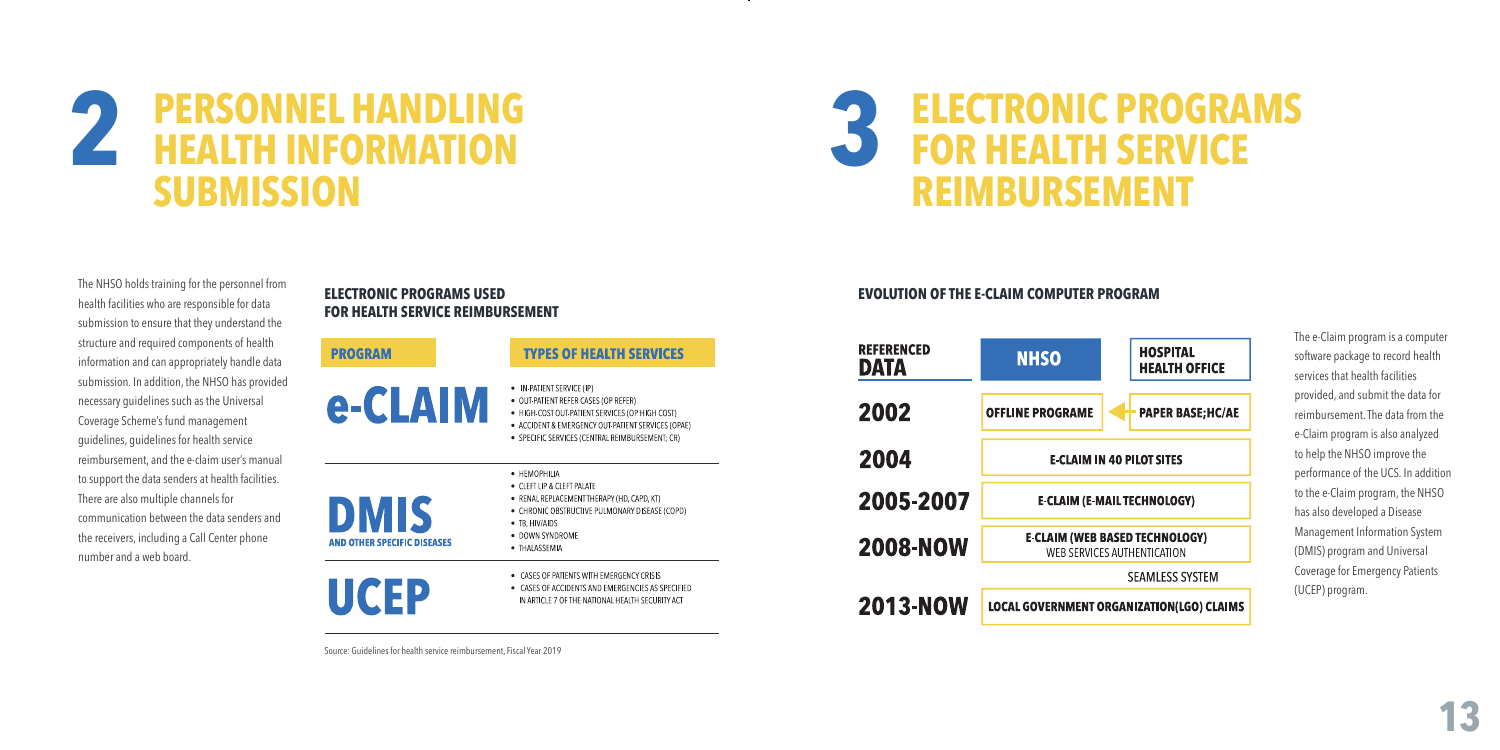## **TIMELINE FOR DATA SUBMISSION**

Health facilities need to submit their reimbursement data to the NHSO within 30 days after the date that service was provided for out-patient care, and after the date of patient discharge for in-patient care. In case of late submission, different rates of reimbursement will be applied.



If the claim is submitted no more than



then **95%** of the reimbursed costs will be paid



If the claim is submitted no more than



then **90%** of the reimbursed costs will be paid



If the claim is submitted no more than



then **80%** of the reimbursed costs will be paid

### **E-CLAIM PROGRAM REIMBURSEMENT STEPS IN THE**

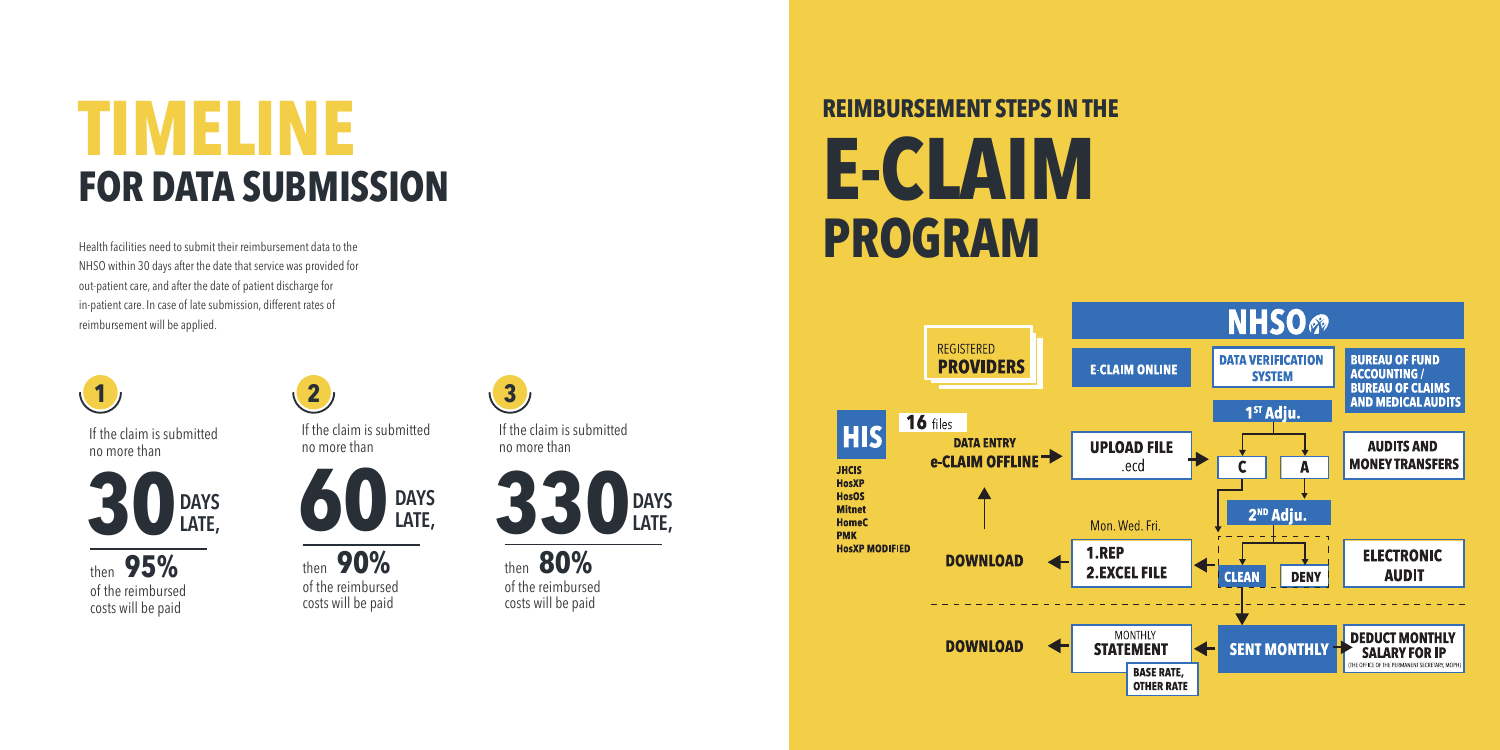Health personnel at health facilities record required service data in their HIS. The NHSO decodes the \* ecd file into individual data every day at midnight. The NHSO conducts data verification in two steps as follows:



The 1<sup>st</sup> adjudication is to detect data errors based on predetermined conditions. The verification results are presented as either accept (A) or cancel (C).



The 2<sup>nd</sup> adjudication is to select potential error data for verification by an auditor using the criteria as agreed upon by clinical experts and the auditor. The verification results are presented as either CLEAN (accepted) or DENY (rejected).

#### **EXAMPLES OF DATA THAT WERE REJECTED BY THE 1<sup>ST</sup> ADJUDICATION**

| <b>Code</b> | <b>Error Details</b>                                                                 | <b>Corrective Actions</b>                                                                                                                             |
|-------------|--------------------------------------------------------------------------------------|-------------------------------------------------------------------------------------------------------------------------------------------------------|
| 101         | Missing patient surname                                                              | Fill in the missing data and resubmit                                                                                                                 |
| 102         | Invalid or missing patient date of<br>birth                                          | Fill in or edit the data and resubmit                                                                                                                 |
| 104         | Invalid or missing national ID<br>number                                             | Fill in or edit the data and resubmit                                                                                                                 |
| 105         | Invalid or missing hospital number                                                   | Fill in missing data and resubmit                                                                                                                     |
| 107         | Invalid or missing date of<br>admission or discharge                                 | Recheck the dates, edit the data and resubmit                                                                                                         |
| 113         | Inconsistent discharge type and<br>health condition                                  | Fill in or edit the data and resubmit                                                                                                                 |
| 114         | Invalid or missing bodyweight of<br>newborns                                         | Fill in or edit the data and resubmit                                                                                                                 |
| 115         | No information on health insurance<br>entitlement or request not to use<br>insurance | Recheck and specify insurance entitlement,<br>then resubmit                                                                                           |
| 116         | Invalid national ID                                                                  | National ID must be as appeared on the card;<br>leave blank if not available; if the format is not<br>correct, e.g., not 13 digits, edit and resubmit |

#### **EXAMPLES OF DATA THAT WERE REJECTED BY THE 2ND ADJUDICATION**

#### **Code Meaning**

| 104 | ICD-10 / ICD-9CM does not match the instrument requested to be reimbursed                                |
|-----|----------------------------------------------------------------------------------------------------------|
| G37 | Not an eligible facility to provide cardio-vascular surgery                                              |
| D45 | Patients with leukemia and lymphoma who are not registered                                               |
| D46 | Patients with leukemia and lymphoma who are under 15 years old                                           |
| D47 | Reimbursing outpatient treatment for inpatients with leukemia and lymphoma                               |
| D48 | Patients with leukemia and lymphoma having ICD-10, ICD-9CM that<br>do not match with the requested items |
|     |                                                                                                          |

- **D49** Patients with leukemia and lymphoma without treatment protocol
- **D51** Reimburse more than 4 times which exceeds the limit for reimbursement for patients with leukemia and lymphoma
- **D53** Laser treatment of diabetic retinopathy exceeds 2 times in the fiscal year
- **D63** Request to reimburse streptokinase for patients with STEMI who have received the same medicine in the past 12 months
- **D64** Code for the procedure (ICD-9) does not match the number of surgeries
- **D66** Request to reimburse for cataract treatment but do not have secondary diagnosis code of H54.4, H54.5 or H54.6

The NHSO will report the results of data verification for both those with 'CLEAN' and 'DENY', back to health facilities every Monday, Wednesday and Friday. Health facilities will check and edit as appropriate and resubmit. At the end of the month, the NHSO will send out statements of CLEAN data to health facilities for recheck. The CLEAN data will then be sent to the Bureau of Fund Accounting to process payments to health facilities, and to the Bureau of Claims and Medical Audits for random audit.

Health facilities that wish to appeal the verification results can do e-Appeal in the e-Claim program within one year after the statement is issued. After one year, it is assumed that health facilities accept the results.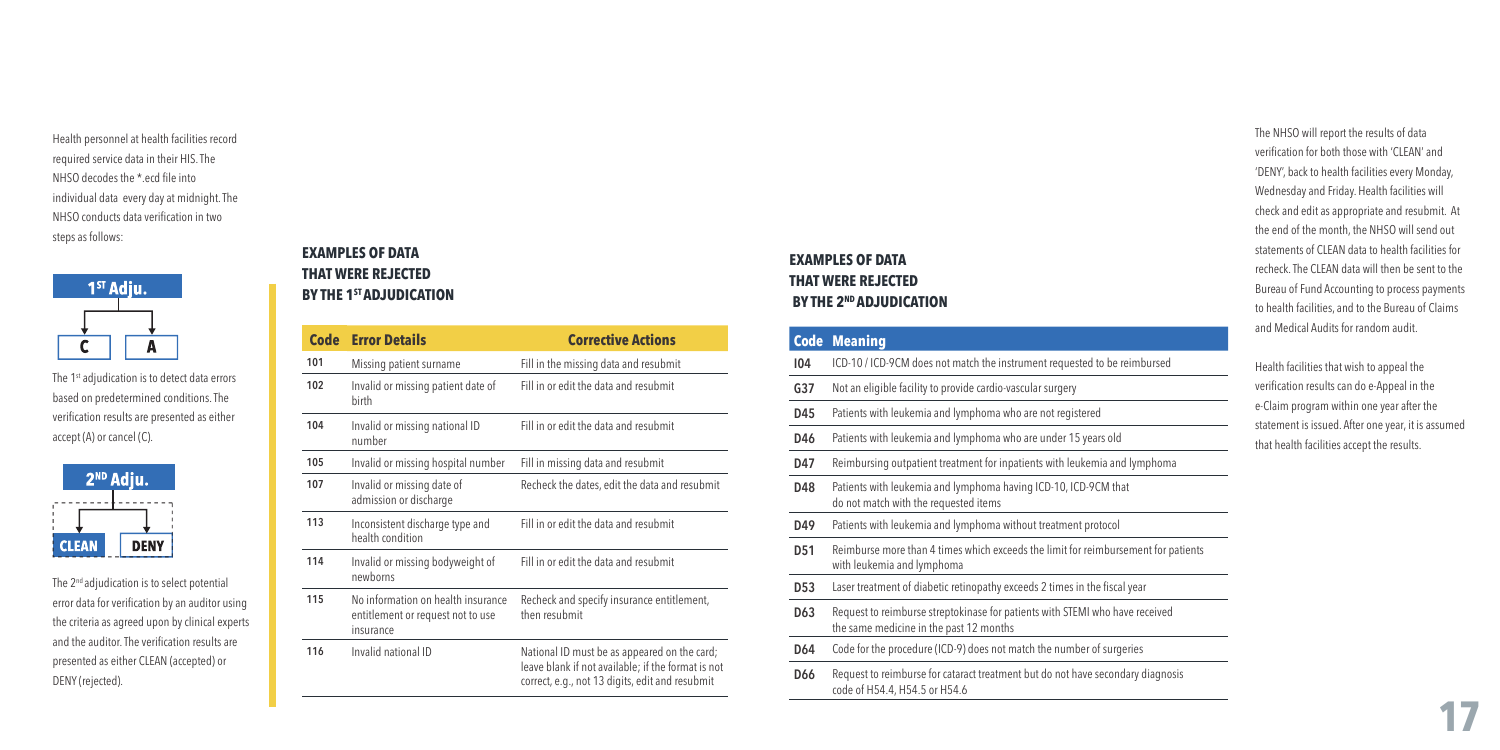### **E-APPEAL STEPS IN THE THROUGH THE E-CLAIM PROGRAM PROCESS**

If health facilities disagree with the verification results, then they can appeal to the NHSO through the e-Claim program.



Check the status of the data in **e-Claim**. The data that can be appealed must be on statements. **1**

On the item for the appeal, download e-Appeal file by selecting 'Appeal' from the menu bar. **2**

Import e-Appeal data into the e-Claim offline. **3**

Edit the data in the e-Claim offline. **4**

Edit the data in the e-Claim offline. **5**

### **MONEY TRANSFER SYSTEM**

NHSO sends out the monthly statement to health facilities at the end of each month. The Bureau of Fund Allocation and Reimbursement will submit the statements to the management level to process payment approvals. Once approved, the Bureau of Fund Accounting transfers the money to the health facilities' bank accounts. The payments must be made within 15 calendar days after the statements are issued. NHSO will inform health facilities in advance about the day of money transfer. This predictable reimbursement and money transfer process allows health facilities to manage their budget appropriately.

**REIMBURSEMENT CALENDAR FOR OUTPATIENT AND INPATIENT SERVICE, FISCAL YEAR 2019** 

| Month (of<br><b>OP service</b><br>provided)/<br>of discharge<br>for IP) | <b>Statement</b><br>dates | <b>Cutoff date</b><br>for on<br>time data<br>submission | 6110                | 6111                | 6112                | 6201                    | 6202                | 6203                | 6204                | 205                 | 6206                | 6207                    | 6208                   | 6209                |
|-------------------------------------------------------------------------|---------------------------|---------------------------------------------------------|---------------------|---------------------|---------------------|-------------------------|---------------------|---------------------|---------------------|---------------------|---------------------|-------------------------|------------------------|---------------------|
| 0CT<br>2018                                                             | 31<br>OCT <sub>18</sub>   | 30<br><b>NOV 18</b>                                     | 16<br><b>NOV18</b>  | 15<br><b>DEC 18</b> | 16<br><b>JAN 19</b> | 11<br><b>FEB 19</b>     | 11<br><b>MAR19</b>  | 10<br><b>APR 19</b> | 10<br>พ.ศ.62        | 10<br><b>JUN 19</b> | 10<br><b>JUL19</b>  | 10<br><b>AUG 19</b>     | 9<br><b>SEP 19</b>     | 10<br><b>OCT 19</b> |
| <b>NOV</b><br>2018                                                      | 31<br><b>NOV18</b>        | 31<br><b>DEC 18</b>                                     |                     | 15<br><b>DEC 18</b> | 16<br><b>JAN 19</b> | 11<br>FEB <sub>19</sub> | 11<br><b>MAR19</b>  | 10<br><b>APR 19</b> | 10<br><b>MAY 19</b> | 10<br><b>JUN 19</b> | 10<br><b>JUL19</b>  | 10<br><b>AUG 19</b>     | 9<br><b>SEP 19</b>     | 10<br><b>OCT 19</b> |
| <b>DEC</b><br>2018                                                      | 31<br><b>DFC 18</b>       | 31<br><b>JAN 19</b>                                     |                     |                     | 16<br><b>JAN 19</b> | 11<br><b>FFB 19</b>     | 11<br><b>MAR 19</b> | 10<br><b>APR 19</b> | 10<br><b>MAY 19</b> | 10<br><b>JUN 19</b> | 10<br><b>JUL 19</b> | 10<br><b>AUG 19</b>     | 9<br><b>SFP 19</b>     | 10<br><b>OCT 19</b> |
| JAN<br>2019                                                             | 31<br><b>JAN 19</b>       | 28<br><b>FFB 19</b>                                     |                     |                     |                     | 11<br><b>FFB 19</b>     | 11<br><b>MAR 19</b> | 10<br><b>APR 19</b> | 10<br><b>MAY 19</b> | 10<br><b>JUN 19</b> | 10<br><b>JUL19</b>  | 10<br><b>AUG 19</b>     | 9<br><b>SFP 19</b>     | 10<br><b>OCT 19</b> |
| <b>FEB</b><br>2019                                                      | 28<br>FEB <sub>19</sub>   | 31<br><b>MAR 19</b>                                     |                     |                     |                     |                         | 11<br><b>MAR 19</b> | 10<br><b>APR 19</b> | 10<br><b>MAY 19</b> | 10<br><b>JUN 19</b> | 10<br><b>JUL19</b>  | 10<br><b>AUG 19</b>     | 9<br><b>SEP 19</b>     | 10<br><b>OCT 19</b> |
| <b>MAR</b><br>2019                                                      | 31<br><b>MAR 19</b>       | 30<br><b>APR 19</b>                                     |                     |                     |                     |                         |                     | 10<br><b>APR 19</b> | 10<br><b>MAY 19</b> | 10<br><b>JUN 19</b> | 10<br><b>JUL19</b>  | 10<br><b>AUG 19</b>     | 9<br><b>SEP 19</b>     | 10<br><b>OCT 19</b> |
| <b>APR</b><br>2019                                                      | 30<br><b>APR 19</b>       | 31<br><b>MAY 19</b>                                     |                     |                     |                     |                         |                     |                     | 10<br><b>MAY 19</b> | 10<br><b>JUN 19</b> | 10<br><b>JUL19</b>  | 10<br><b>AUG 19</b>     | 9<br><b>SEP 19</b>     | 10<br><b>OCT 19</b> |
| <b>MAY</b><br>2019                                                      | 31<br><b>MAY 19</b>       | 30<br><b>JUN 19</b>                                     |                     |                     |                     |                         |                     |                     |                     | 10<br><b>JUN 19</b> | 10<br><b>JUL19</b>  | 10<br><b>AUG 19</b>     | 9<br><b>SFP 19</b>     | 10<br><b>OCT 19</b> |
| <b>JUN</b><br>62                                                        | 30<br><b>JUN 19</b>       | 31<br><b>JUL19</b>                                      |                     |                     |                     |                         |                     |                     |                     |                     | 10<br><b>JUL19</b>  | 10<br>AUG <sub>19</sub> | 9<br>SEP <sub>19</sub> | 10<br><b>OCT 19</b> |
| JUL<br>2019                                                             | 31<br><b>JUL19</b>        | 31<br><b>AUG 19</b>                                     |                     |                     |                     |                         |                     |                     |                     |                     |                     | 10<br>AUG <sub>19</sub> | 9<br>SFP <sub>19</sub> | 10<br><b>OCT 19</b> |
| <b>AUG</b><br>2019                                                      | 31<br>AUG <sub>19</sub>   | 25<br><b>SEP 19</b>                                     |                     |                     |                     |                         |                     |                     |                     |                     |                     |                         | 9<br><b>SEP 19</b>     | 10<br><b>OCT 19</b> |
| <b>SEP</b><br>2019                                                      | 25<br><b>SEP 19</b>       | 31<br><b>OCT 19</b>                                     |                     |                     |                     |                         |                     |                     |                     |                     |                     |                         |                        | 10<br><b>OCT 19</b> |
| <b>DATES OF PAYMENT TRANSFER</b>                                        |                           | 30<br><b>NOV18</b>                                      | 29<br><b>DEC 18</b> | 31<br><b>JAN 19</b> | 28<br><b>FEB 19</b> | 30<br><b>MAR19</b>      | 30<br><b>APR 19</b> | 31<br><b>MAY 19</b> | 29<br><b>JUN 19</b> | 31<br><b>JUL19</b>  | 31<br><b>AUG 19</b> | 28<br><b>SEP 19</b>     | 31<br><b>OCT 19</b>    |                     |

Source: The Universal Coverage Scheme's Fund Management Guidelines, Fiscal Year 2019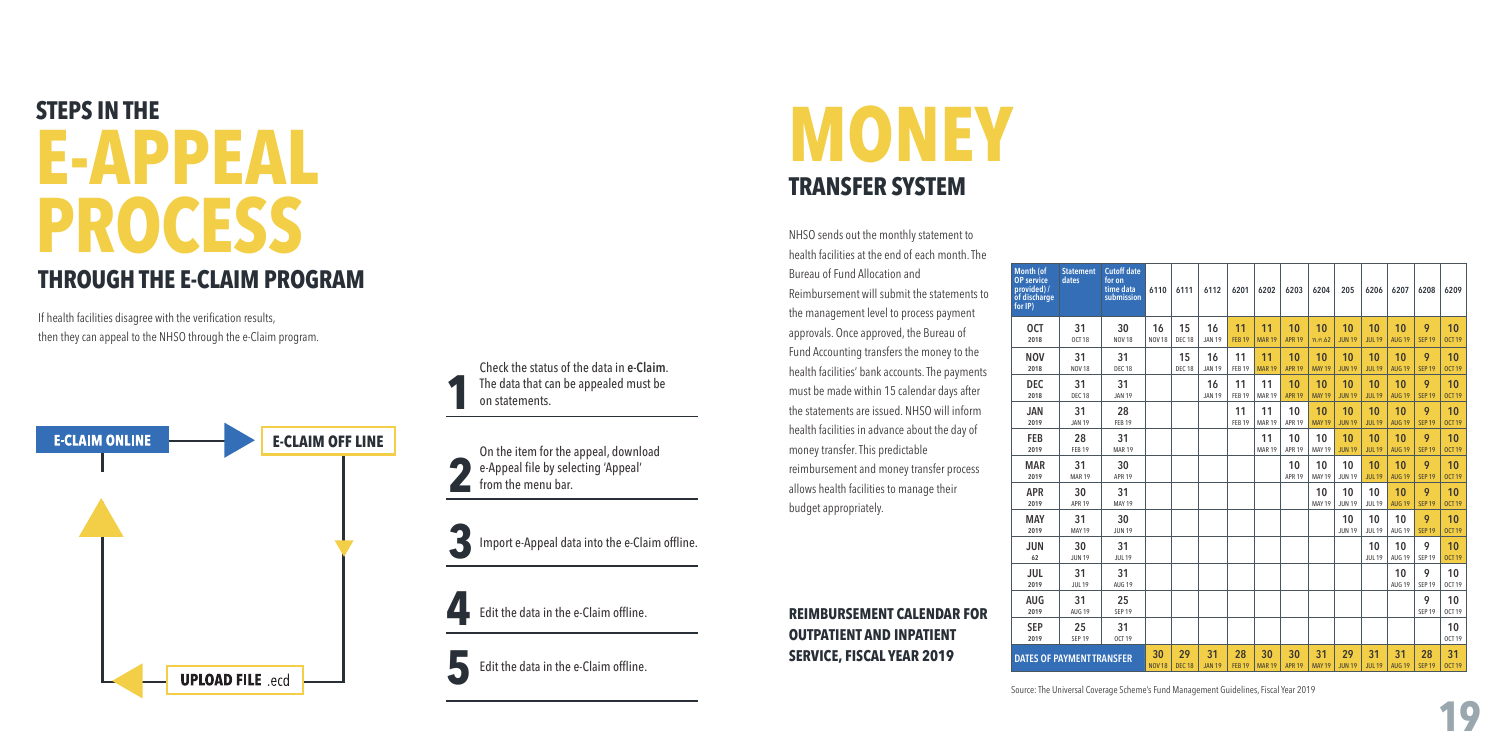## **THE PERFORMANCE OF THE NHSO ON PROVIDER PAYMENT MANAGEMENT**

The performance of the NHSO on provider payment management in terms of correctness, completeness, timeliness, and improved access are detailed below.

### **CORRECTNESS AND COMPLETENESS**



An important indicator for assessing correctness and completeness of reimbursement data is the satisfaction of the health facilities with the e-Claim system. The first survey included 848 facilities from 1,092 target sites (yielding a 77.6% response rate). The survey found that 89.2% of the participants were satisfied with the e-Claim program.

#### **RESULTS FROM THE SATISFACTION SURVEY WITH THE E-CLAIM PROGRAM IN FISCAL YEAR 2017**



Source: Bureau of Fund Allocation and Reimbursement, NHSO

The correctness and completeness of the reimbursement process is also reflected in the number of appeals by health facilities, medical records audit of the Bureau of Claims and Medical Audits, or from other bureaus within the NHSO, such as the NHSO regional offices. This routine performance monitoring allows continued improvement of the NHSO's fund allocation and reimbursement system.

### **IN 2018 NHSO ACHIEVED ITS ON-TIME PAYMENT TARGET AT THE LEVEL OF**

**98.4%** 

### **TIMELINESS**

The NHSO has set the time period for money transfer to health facilities to be within 15 days after the statements are issued. The NHSO announces the cut-off date for submissions and time of payment for each fiscal year in the annual UCS's fund management guidelines. The NHSO sets the target for on-time payment for on-time submission at 90% for each fiscal year. So far, the NHSO has been able to achieve this target. For Fiscal Year 2018, NHSO achieved its on-time payment target at the level of 98.4%.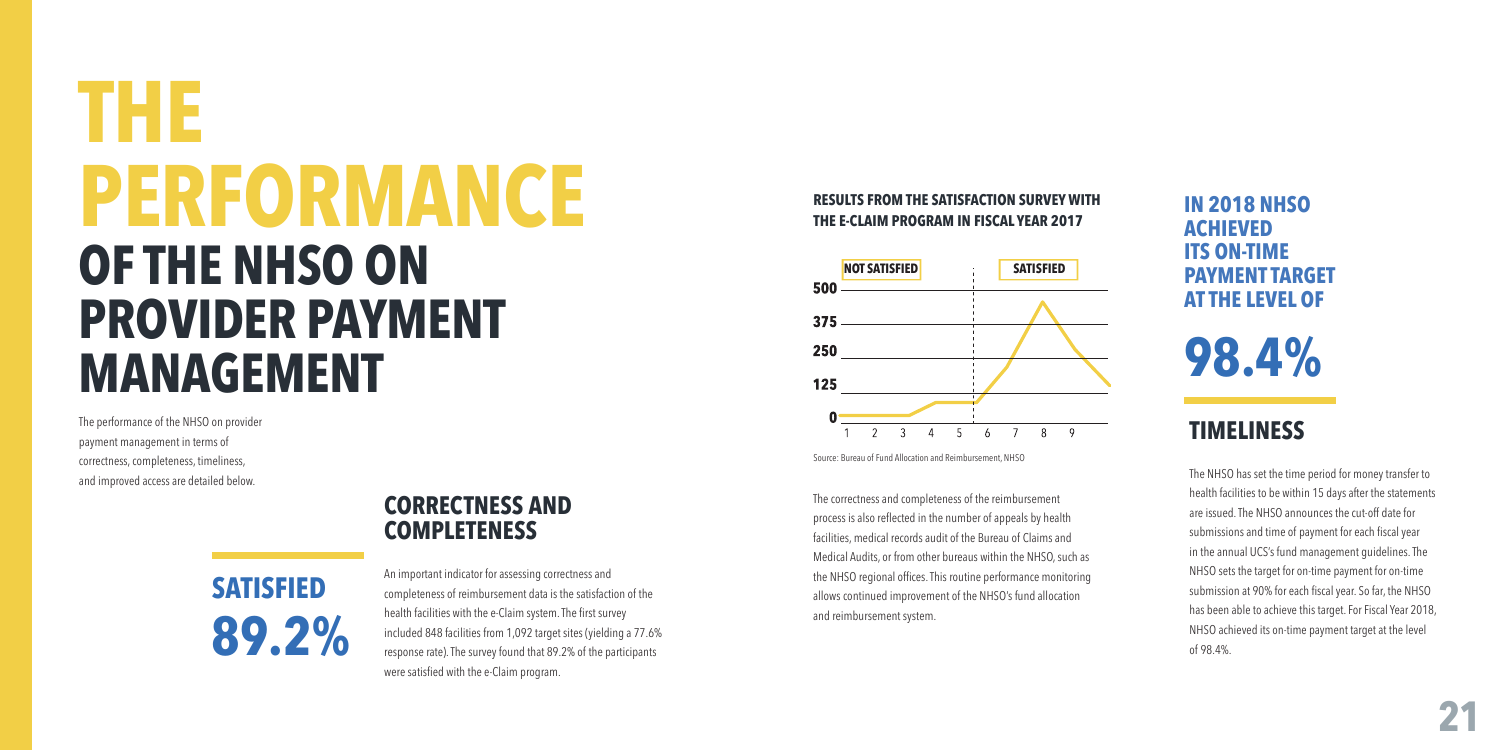### **IMPROVED ACCESS**

The capitation payment may cause under-provision of high-cost services. Thus, the NHSO separates out high-cost care, and pays by a fee schedule. One concrete example is the access to implants and intrauterine devices which are long-acting reversible contraception (LARC). LARC was previously included in the capitation payment for health promotion and disease prevention service. Despite being more effective, LARC has a higher price than oral contraception or DMPA injection, making access suboptimal. After the change of payment method in Fiscal Year 2015, more health facilities provided LARC, with an increase in clients from 324 to 745 in five years.

### **ENABLING FACTORS AND REMAINING CHALLENGES OF PROVIDER PAYMENT MANAGEMENT**

**NUMBER OF HEALTH FACILITIES REIMBURSED FOR LARC THROUGH E-CLAIM FROM FISCAL YEAR 2015 TO THE FIRST HALF OF FISCAL YEAR 2019** 



Despite this progress, challenges remain. Firstly, there is a constant need to smoothly transfer technical knowledge and experience from the more senior NHSO staff to the newer staff. Secondly, the current process of adding new medicine and health technology to the benefits package cannot keep pace with rapid advancement in health technology which may delay access to some needed services. Thirdly, some health facilities still have problems with the information technology system. Fourthly, the HIS in Thailand is still fragmented.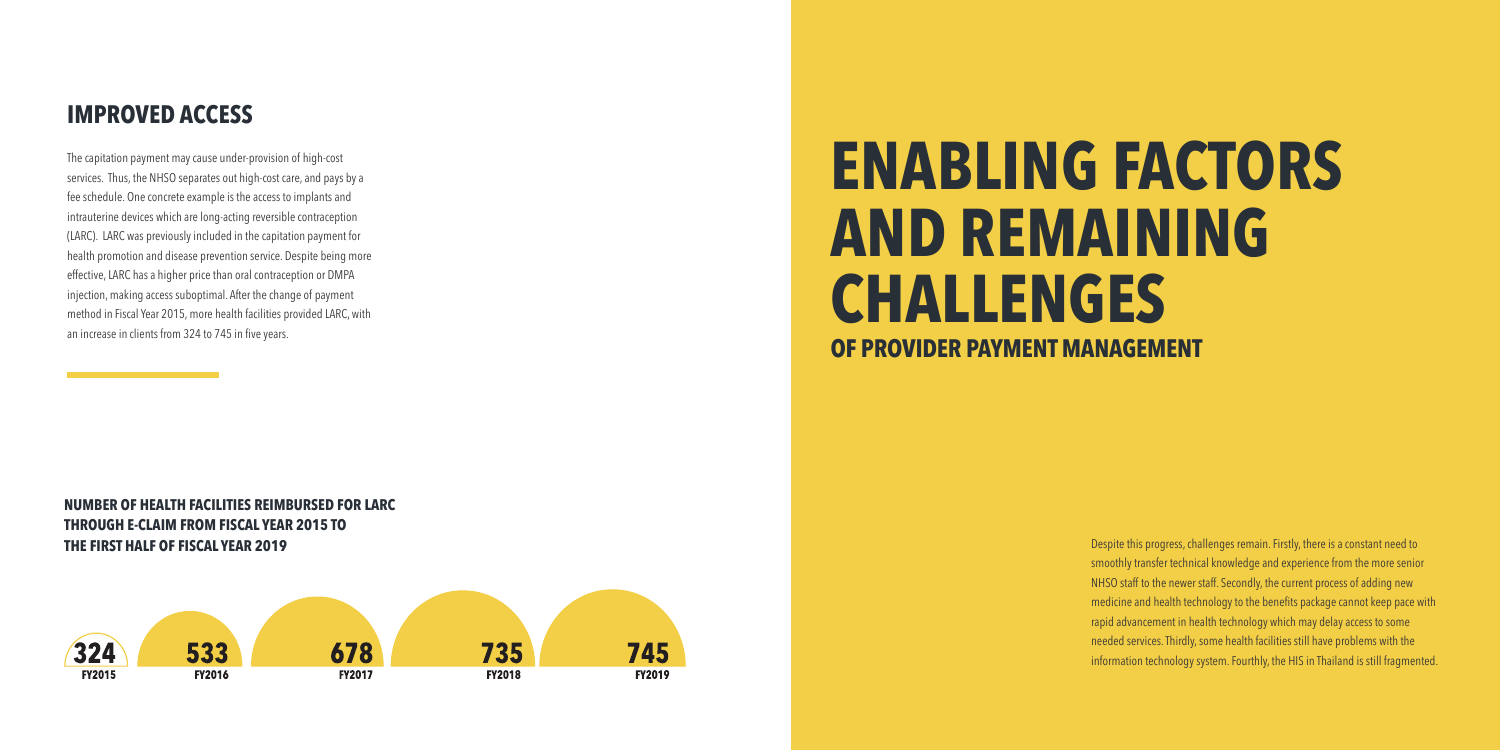**ENABLING FACTORS OF PROVIDER PAYMENT MANAGEMENT** 

The success of the system requires the following attributes. **NHSO STAFF** 

The key success factor in the system is the NHSO staff who demonstrate tremendous dedication and devotion to the work, and who always look for ways to improve the system. They have also built up a strong network with health facilities and academic partners. In addition, the NHSO has made excellent use of modern technology to support its fund allocation and payment management systems.

### **STRONG NETWORKING WITH PARTNERS**

The principles of operations of the NHSO, including provider payment management, are based on participation of all sectors, such as clinical experts, academia, policy makers and CSOs. Building a network with all stakeholders, including clinical experts and relevant academic partners and health facilities, helps improve the payment systems to meet the needs of health facilities.

### **USE OF TECHNOLOGY TO SUPPORT THE SYSTEM**

The UCS has over 48 million beneficiaries. Thus, it is necessary to use information technology to help process the enormous amount of healthcare reimbursement data that the Bureau of Fund Allocation and Reimbursement has to deal with. The electronic programs, such as e-Claim, allow the Bureau to manage and quickly analyze data as needed.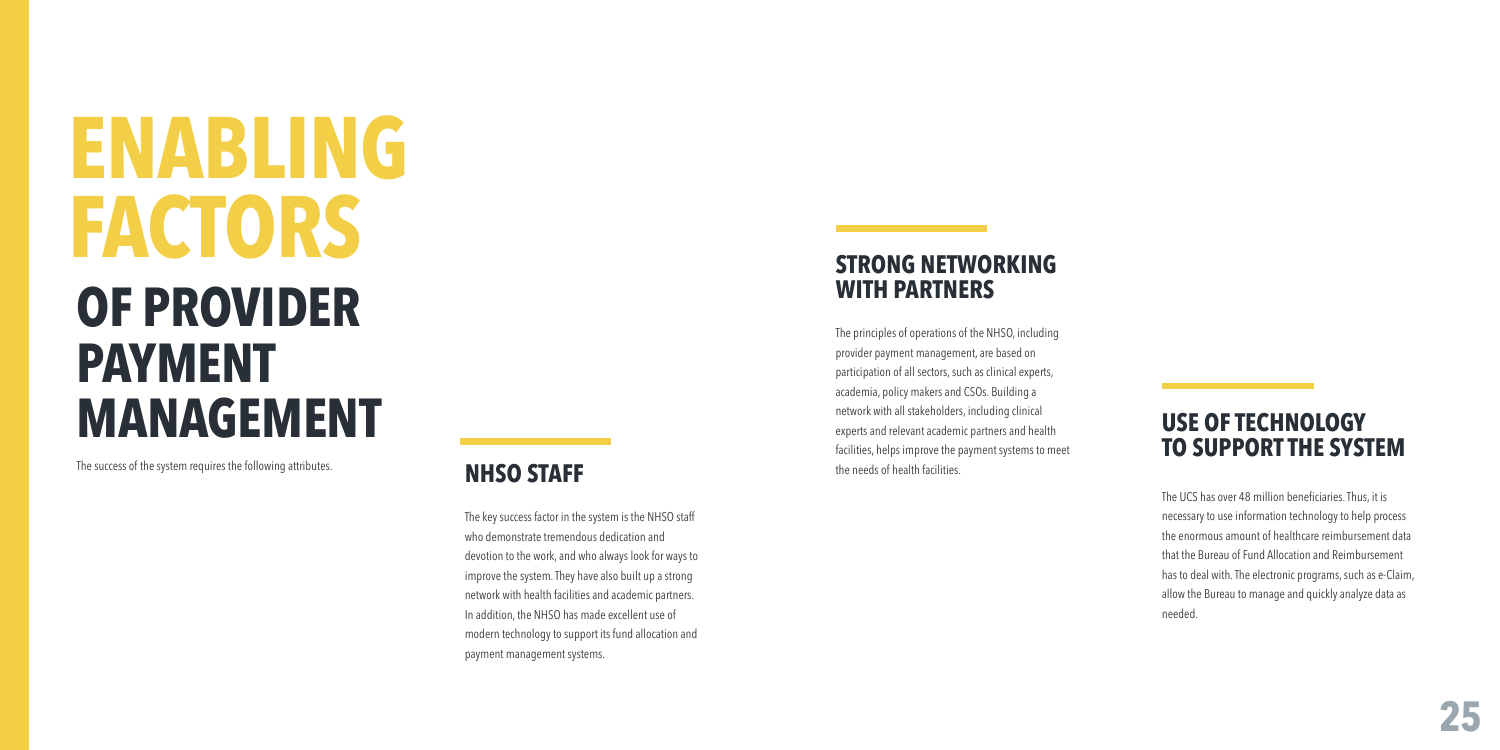## **REMAINING CHALLENGES**

### **KNOWLEDGE TRANSFER WITHIN THE NHSO**

New staff regularly join the NHSO and the Bureau of Fund Allocation and Reimbursement, and some senior staff retire each year. Thus, it is crucial to transfer the knowledge and wisdom of the more experienced staff to the new staff to sustain the capacity and ensure continuity and smooth service for participating health facilities. This knowledge transfer is currently done through on-the-job training as well as using work manuals and standard operating procedures guidelines for fund and information systems management.

### **MEETING THE NEEDS OF HEALTH FACILITIES**

The UCS's benefits package cannot be updated fast enough to keep up with all the changes in health technology throughout the year. Any proposed changes to the benefits package require a rigorous process of review which often takes time. This challenge sometimes limits treatment options that health providers may wish to use, and that may lead to charging the patients for the medicines, procedures or equipment currently not in the benefits package.

### **HIS AT HEALTH FACILITIES**

The participating health facilities in the UCS include over 10,000 public and private facilities throughout the country. The challenge relating to HIS is that health facilities use different health information software which makes it hard to aggregate data at the central level, and staff at health facilities have a different level of understanding about how to record data. Thus, there needs to be a standard data set for all participating health and clinical facilities in the HIS.

The NHSO collaborated with the MOPH and the National Center for Electronic Technology and Computers (NECTEC) to develop a guidebook for data entry for the 43 files as well as to integrate multiple health information databases to reduce duplication and reporting burden on health facilities.